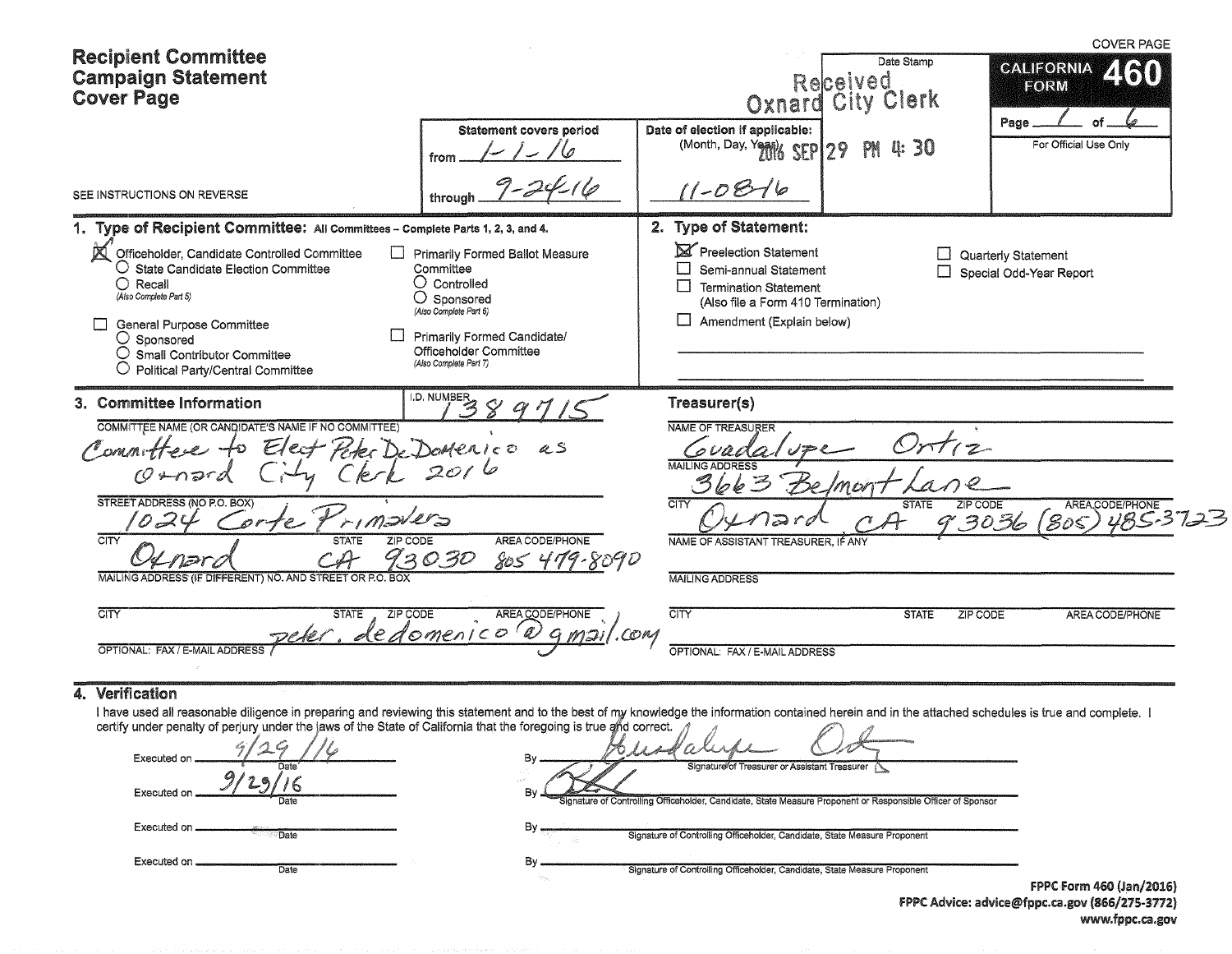## Recipient Committee Campaign Statement Cover Page - Part 2

#### 5. Officeholder or Candidate Controlled Committee

| NAME OF OFFICEHOLDER OR CANDIDATE                                          |  |                                      |      |       |     |
|----------------------------------------------------------------------------|--|--------------------------------------|------|-------|-----|
|                                                                            |  | Peter De Domenico                    |      |       |     |
| OFFICE SOUGHT OR HELD (INCLUDE LOCATION AND DISTRICT NUMBER IF APPLICABLE) |  |                                      |      |       |     |
|                                                                            |  | Oxnard City Clerk City of Oxnand     |      |       |     |
| RESIDENTIAL/BUSINESS ADDRESS (NO. AND STREET)                              |  |                                      | CITY | STATE | 71P |
|                                                                            |  | 1024 Corte Primavera Osmard Ca. 9300 |      |       |     |

Related Committees Not Included in this Statement: List any committees not included in this statement that are controlled by you or are primarily formed to receive contributions or make expenditures on behalf of your candidacy.

| <b>COMMITTEE NAME</b>    |                              |          | I.D. NUMBER    |                       |
|--------------------------|------------------------------|----------|----------------|-----------------------|
|                          |                              |          |                |                       |
| <b>NAME OF TREASURER</b> |                              |          |                | CONTROLLED COMMITTEE? |
|                          |                              |          | $\Box$ YES     | Π NO                  |
| <b>COMMITTEE ADDRESS</b> | STREET ADDRESS (NO P.O. BOX) |          |                |                       |
|                          |                              |          |                |                       |
| <b>CITY</b>              | <b>STATE</b>                 | ZIP CODE |                | AREA CODE/PHONE       |
|                          |                              |          |                |                       |
| <b>COMMITTEE NAME</b>    |                              |          | I.D. NUMBER    |                       |
|                          |                              |          |                |                       |
|                          |                              |          |                |                       |
| <b>NAME OF TREASURER</b> |                              |          |                | CONTROLLED COMMITTEE? |
|                          |                              |          | <b>ITT</b> YES | I I NO                |
| <b>COMMITTEE ADDRESS</b> | STREET ADDRESS (NO P.O. BOX) |          |                |                       |
|                          |                              |          |                |                       |
| <b>CITY</b>              | <b>STATE</b>                 | ZIP CODE |                | AREA CODE/PHONE       |

# **COVER PAGE - PART 2 CALIFORNIA** FORM Page  $2$  of  $6$

#### 6. Primarily Formed Ballot Measure Committee

|  | man a chann ann an Chann an Chann an Chann an Chann an Chann an Chann an Chann an Chann an Chann an Chann an Ch |
|--|-----------------------------------------------------------------------------------------------------------------|
|  | NAME OF BALLOT MEASURE                                                                                          |
|  |                                                                                                                 |

| <b>JURISDICTION</b><br>BALLOT NO. OR LETTER | <b>JPPORT</b><br>OPPOSE |
|---------------------------------------------|-------------------------|
|---------------------------------------------|-------------------------|

Identify the controlling officeholder, candidate, or state measure proponent, if any.

NAME OF OFFICEHOLDER, CANDIDATE, OR PROPONENT

| OFFICE SOUGHT OR HELD | Í DISTRICT NO. IF ANY |
|-----------------------|-----------------------|
|                       |                       |
|                       |                       |

7. Primarily Formed Candidate/Officeholder Committee List names of offlceholder(s) or candidate(s) for which this committee is primarily formed.

| NAME OF OFFICEHOLDER OR CANDIDATE | OFFICE SOUGHT OR HELD | <b>SUPPORT</b><br>OPPOSE        |
|-----------------------------------|-----------------------|---------------------------------|
| NAME OF OFFICEHOLDER OR CANDIDATE | OFFICE SOUGHT OR HELD | <b>SUPPORT</b><br><b>OPPOSE</b> |
| NAME OF OFFICEHOLDER OR CANDIDATE | OFFICE SOUGHT OR HELD | <b>SUPPORT</b><br>OPPOSE        |
| NAME OF OFFICEHOLDER OR CANDIDATE | OFFICE SOUGHT OR HELD | <b>SUPPORT</b><br>OPPOSE        |

Attach continuation sheets if necessary

FPPC Form 460 (Jan/2016) FPPC Advice: advice@fppc.ca.gov (866/275-3772) www.fppc.ca.gov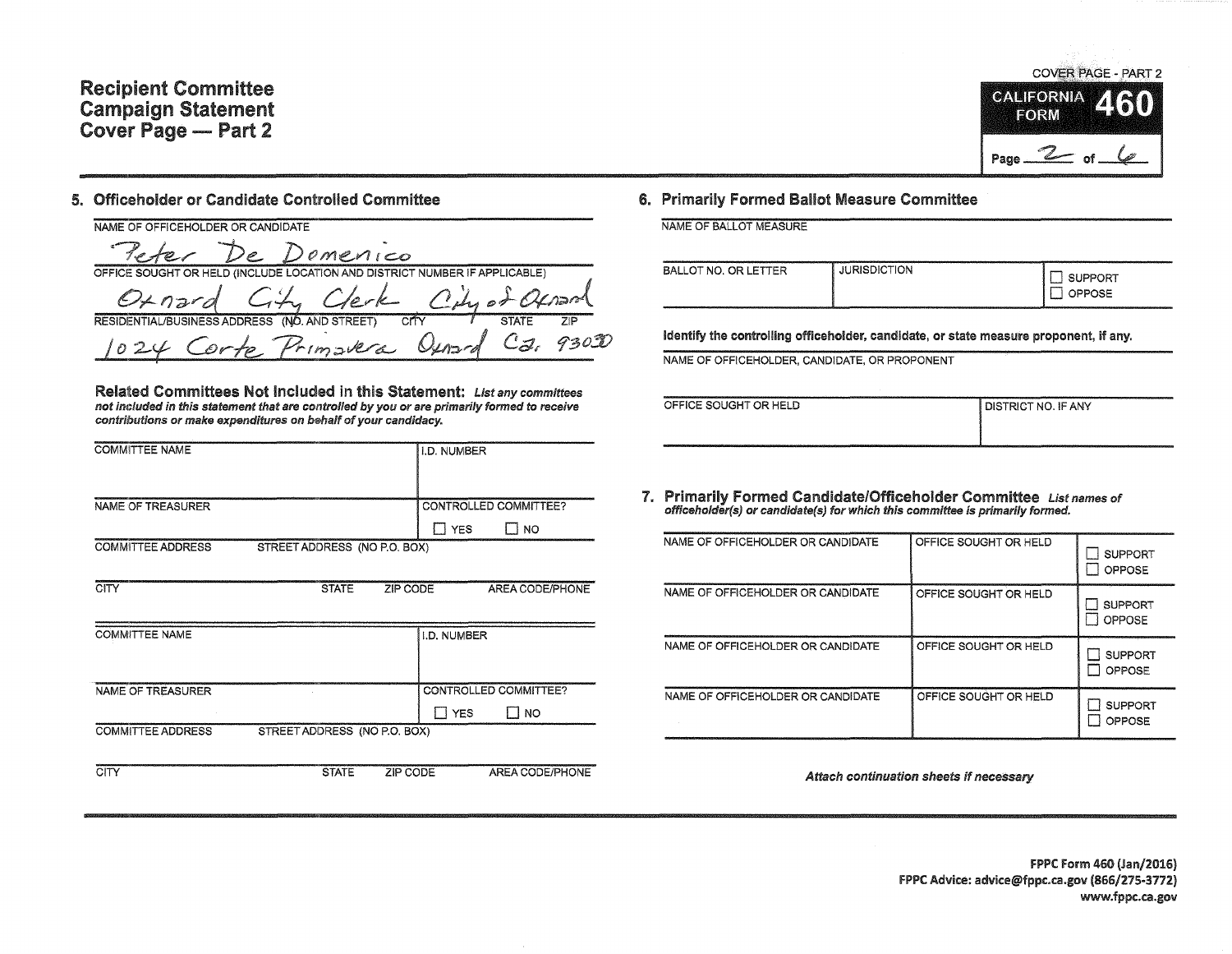| <b>Campaign Disclosure Statement</b><br><b>Summary Page</b><br>SEE INSTRUCTIONS ON REVERSE<br>NAME OF FILER<br>Committee to Elect Peter De Domenico as Othard                                                                                                                      | Amounts may be rounded<br>to whole dollars.                                                    | from<br>through                                                                                                                                                                                                                                                                                                                                                                             | <b>Statement covers period</b><br>$1 - 1 - 19$<br>$9 - 24 - 16$<br>$CAC$ ek 2016      | <b>SUMMARY PAGE</b><br><b>CALIFORNIA</b><br>460<br>FORM<br>Page $\geq$<br><b>I.D. NUMBER</b><br>13897                                           |
|------------------------------------------------------------------------------------------------------------------------------------------------------------------------------------------------------------------------------------------------------------------------------------|------------------------------------------------------------------------------------------------|---------------------------------------------------------------------------------------------------------------------------------------------------------------------------------------------------------------------------------------------------------------------------------------------------------------------------------------------------------------------------------------------|---------------------------------------------------------------------------------------|-------------------------------------------------------------------------------------------------------------------------------------------------|
| <b>Contributions Received</b>                                                                                                                                                                                                                                                      | Column A<br>TOTAL THIS PERIOD<br>(FROM ATTACHED SCHEDULES)<br>2766<br>\$<br>2766<br>501<br>326 | Column B<br>CALENDAR YEAR<br>TOTAL TO DATE<br>$\mu$ $\varphi$<br>50 <sub>1</sub><br>326                                                                                                                                                                                                                                                                                                     | <b>General Elections</b><br>20. Contributions<br>Received<br>21. Expenditures<br>Made | <b>Calendar Year Summary for Candidates</b><br>Running in Both the State Primary and<br>7/1 to Date<br>1/1 through 6/30                         |
| <b>Expenditures Made</b>                                                                                                                                                                                                                                                           | s 1226.99<br>626.<br>Ô                                                                         | 426.99<br>50<br>27.99                                                                                                                                                                                                                                                                                                                                                                       | Candidates<br>Date of Election<br>(mm/dd/yy)                                          | <b>Expenditure Limit Summary for State</b><br>22. Cumulative Expenditures Made*<br>(If Subject to Voluntary Expenditure Limit)<br>Total to Date |
| <b>Current Cash Statement</b><br>12. Beginning Cash Balance  Previous Summary Page, Line 16<br>16. ENDING CASH BALANCE Add Lines 12 + 13 + 14, then subtract Line 15<br>If this is a termination statement, Line 16 must be zero.<br><b>Cash Equivalents and Outstanding Debts</b> | 626.99                                                                                         | To calculate Column B.<br>add amounts in Column<br>A to the corresponding<br>amounts from Column B<br>of your last report. Some<br>amounts in Column A may<br>be negative figures that<br>should be subtracted from<br>previous period amounts. If<br>this is the first report being<br>filed for this calendar year,<br>only carry over the amounts<br>from Lines 2, 7, and 9 (if<br>any). | reported in Column B.                                                                 | *Amounts in this section may be different from amounts<br><b>FPPC Form 460 (Jan/2016)</b><br>FPPC Advice: advice@fppc.ca.gov (866/275-3772)     |

 $\mathcal{L}^{\mathcal{L}}(\mathcal{L}^{\mathcal{L}})$  . The set of  $\mathcal{L}^{\mathcal{L}}(\mathcal{L}^{\mathcal{L}})$ 

www.fppc.ca.gov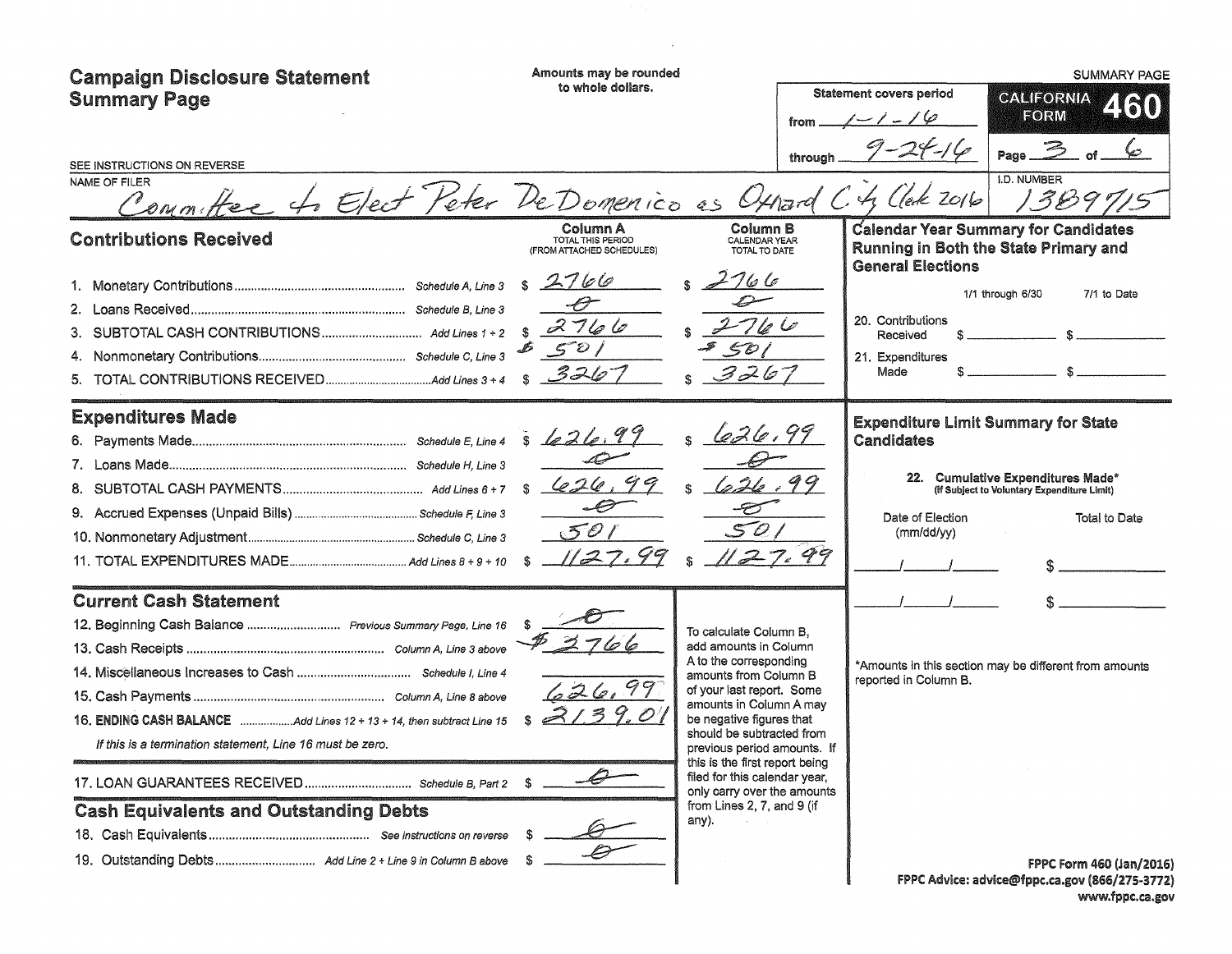| <b>Schedule A</b>                             | Amounts may be rounded<br>to whole dollars.<br><b>Monetary Contributions Received</b>           |                                                                           | <b>Statement covers period</b><br>$1 - 1 - 10$<br>from.                                             |                                                        | <b>SCHEDULE A</b><br><b>CALIFORNIA</b><br><b>ZKJI</b><br>FORM           |                                                                                                                                  |
|-----------------------------------------------|-------------------------------------------------------------------------------------------------|---------------------------------------------------------------------------|-----------------------------------------------------------------------------------------------------|--------------------------------------------------------|-------------------------------------------------------------------------|----------------------------------------------------------------------------------------------------------------------------------|
| SEE INSTRUCTIONS ON REVERSE<br>NAME OF FILER~ |                                                                                                 |                                                                           |                                                                                                     | through $9 - 24 - 16$                                  | Page                                                                    | I.D. NUMBER                                                                                                                      |
| Committee                                     | Elect Peter De Domenico as Osnad City Chik 2016                                                 |                                                                           |                                                                                                     |                                                        |                                                                         | 1389715                                                                                                                          |
| DATE<br><b>RECEIVED</b>                       | FULL NAME, STREET ADDRESS AND ZIP CODE OF CONTRIBUTOR<br>(IF COMMITTEE, ALSO ENTER I.D. NUMBER) | <b>CONTRIBUTOR</b><br>CODE *                                              | IF AN INDIVIDUAL, ENTER<br>OCCUPATION AND EMPLOYER<br>(IF SELF-EMPLOYED, ENTER NAME<br>OF BUSINESS) | <b>AMOUNT</b><br><b>RECEIVED THIS</b><br><b>PERIOD</b> | <b>CUMULATIVE TO DATE</b><br><b>CALENDAR YEAR</b><br>(JAN. 1 - DEC. 31) | PER ELECTION<br>TO DATE<br>(IF REQUIRED)                                                                                         |
| 8/3/16                                        | Covadalope Vrt12<br>$3663$ Belmont Lane<br>Oxnard, CA93036                                      | <b>ZIND</b><br>$\Box$ COM<br>Потн<br>$\square$ PTY<br>$\square$ scc       | $5$ elf Employel<br>Frida's Treasures                                                               | ං<br>300                                               | $\left($ see schel E,                                                   |                                                                                                                                  |
| 8/31/16                                       | Toyce Charke<br>(2015 Long Cove Dr.<br>Oxnand, OA 93036                                         | <b>EHAD</b><br>$\Box$ COM<br>$\Box$ OTH<br>$\Box$ PTY<br>$\square$ scc    | Retired                                                                                             | 500                                                    | 5500                                                                    |                                                                                                                                  |
| 9/6/16                                        | Armando F. Copez<br>1000 Town Center Dr.#300<br>$O\times$ nord, $CH$ 93036                      | <b>ZIND</b><br>□сом<br>□отн<br>$\square$ PTY<br>$\square$ scc             | Self Employed<br>Plaza Associates                                                                   | 500                                                    | 550                                                                     |                                                                                                                                  |
| 9/12/16                                       | Elva Marie Lindsey<br>3113 Brookwood Jan.<br>Ounsrd, CA 93036                                   | t⊿IND<br>⊟ сом<br>$\Box$ OTH<br>$\Box$ PTY<br>$\square$ SCC               | Self Employed.<br>Lindsey Family                                                                    | 400                                                    | 8500<br>$($ see skelf)                                                  |                                                                                                                                  |
| 9/20/16                                       | Borbara Macri Ortiz<br>Oured MA 93030                                                           | <b>EHND</b><br>$\Box$ COM<br>$\Box$ OTH<br>$\square$ PTY<br>$\square$ scc | Self Employed<br>Attorney B. Macri                                                                  | oO<br>100                                              | €<br>10D                                                                |                                                                                                                                  |
|                                               |                                                                                                 |                                                                           | <b>SUBTOTAL \$</b>                                                                                  | 1800                                                   |                                                                         |                                                                                                                                  |
|                                               | <b>Schedule A Summary</b>                                                                       |                                                                           |                                                                                                     |                                                        | *Contributor Codes<br>IND - Individual<br><b>PTY</b> - Political Party  | COM - Recipient Committee<br>(other than PTY or SCC)<br>OTH - Other (e.g., business entity)<br>SCC - Small Contributor Committee |
|                                               |                                                                                                 |                                                                           |                                                                                                     |                                                        |                                                                         | <b>FPPC Form 460 (Jan/2016)</b>                                                                                                  |

 $\sim 10^{-4}$  .

f PPC Form 460 (Jan/2016) f PPC Advice: advice@fppc.ca.gov (866/275-3772) www.fppc.ca.gov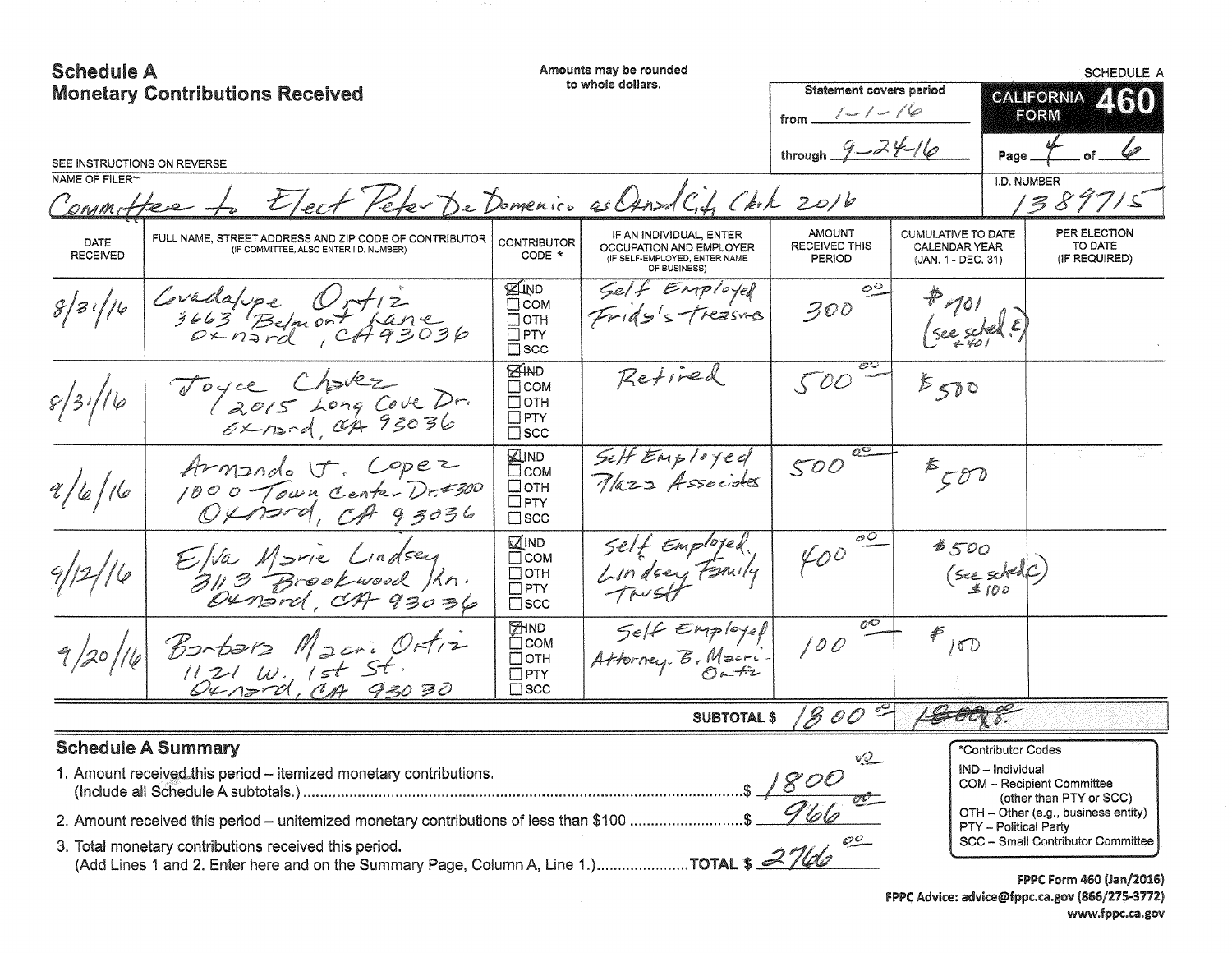| <b>Schedule C</b>       | <b>Nonmonetary Contributions Received</b><br>SEE INSTRUCTIONS ON REVERSE                                                                                                                         |                                                                          | Amounts may be rounded<br>to whole dollars.                                                         |                                     | from<br>through      | <b>Statement covers period</b><br>$/ - 1$ |                                                                   | <b>CALIFORNIA</b><br>FORM<br>$Page_2$                           | SCHEDULE C<br><b><i>FRO</i></b>                                                                    |
|-------------------------|--------------------------------------------------------------------------------------------------------------------------------------------------------------------------------------------------|--------------------------------------------------------------------------|-----------------------------------------------------------------------------------------------------|-------------------------------------|----------------------|-------------------------------------------|-------------------------------------------------------------------|-----------------------------------------------------------------|----------------------------------------------------------------------------------------------------|
| NAME OF FILER           | $\mathbf{d}_{\text{max}}$<br>Committee Le Etect Peter De Domenico as Oxport City Clerk 2016                                                                                                      |                                                                          |                                                                                                     |                                     |                      |                                           |                                                                   | I.D. NUMBER                                                     | 1389715                                                                                            |
| DATE<br><b>RECEIVED</b> | FULL NAME, STREET ADDRESS AND<br>ZIP CODE OF CONTRIBUTOR<br>(IF COMMITTEE, ALSO ENTER I.D. NUMBER)                                                                                               | <b>CONTRIBUTOR</b><br>CODE *                                             | IF AN INDIVIDUAL, ENTER<br>OCCUPATION AND EMPLOYER<br>(IF SELF-EMPLOYED, ENTER<br>NAME OF BUSINESS) | DESCRIPTION OF<br>GOODS OR SERVICES |                      | AMOUNT/<br><b>FAIR MARKET</b><br>VALUE    | <b>CUMULATIVE TO</b><br>DATE<br>CALENDAR YEAR<br>(JAN 1 - DEC 31) |                                                                 | PER ELECTION<br>TO DATE<br>(IF REQUIRED)                                                           |
| $9 - 16$                | 2303k                                                                                                                                                                                            | <b>ANTIND</b><br>$\Box$ COM<br>$\Box$ OTH<br>$\Box$ PTY<br>$\square$ scc |                                                                                                     | $12id*100$                          |                      | $\mathbb{C}^{\bigcirc}$<br>100            | 100                                                               | Æ                                                               |                                                                                                    |
| $9 - 16$                |                                                                                                                                                                                                  | <b>AUD</b><br>$\Box$ COM<br>$\Box$ OTH<br>$\Box$ PTY<br>$\square$ scc    |                                                                                                     | Paid<br>restann                     | $\not\in\mathcal{O}$ | 401                                       |                                                                   |                                                                 |                                                                                                    |
|                         |                                                                                                                                                                                                  | $\square$ IND<br>$\Box$ COM<br>$\Box$ OTH<br>$\Box$ PTY<br>$\square$ SCC |                                                                                                     |                                     |                      |                                           |                                                                   |                                                                 |                                                                                                    |
|                         |                                                                                                                                                                                                  | $\Box$ IND<br>$\Box$ COM<br>$\Box$ OTH<br>$\Box$ PTY<br>$\square$ SCC    |                                                                                                     |                                     |                      |                                           |                                                                   |                                                                 |                                                                                                    |
|                         | Attach additional information on appropriately labeled continuation sheets.                                                                                                                      |                                                                          |                                                                                                     |                                     |                      | SUBTOTALS 3501                            |                                                                   |                                                                 |                                                                                                    |
|                         | <b>Schedule C Summary</b><br>1. Amount received this period - itemized nonmonetary contributions.<br>2. Amount received this period – unitemized nonmonetary contributions of less than \$100 \$ |                                                                          |                                                                                                     |                                     |                      |                                           |                                                                   | *Contributor Codes<br>IND - Individual<br>PTY - Political Party | <b>COM</b> - Recipient Committee<br>(other than PTY or SCC)<br>OTH - Other (e.g., business entity) |

3. Total nonmonetary contributions received this period. SCC - Small Contributor Committee (Add Lines 1 and 2. Enter here and on the Summary Page, Column A, Lines 4 and 10.) ..................... TOTAl \$ \_\_\_ -11-

**FPPC Form 460 (Jan/2016)** FPPC Advice: advice@fppc.ca.gov (866/275-3772) www.fppc.ca.gov